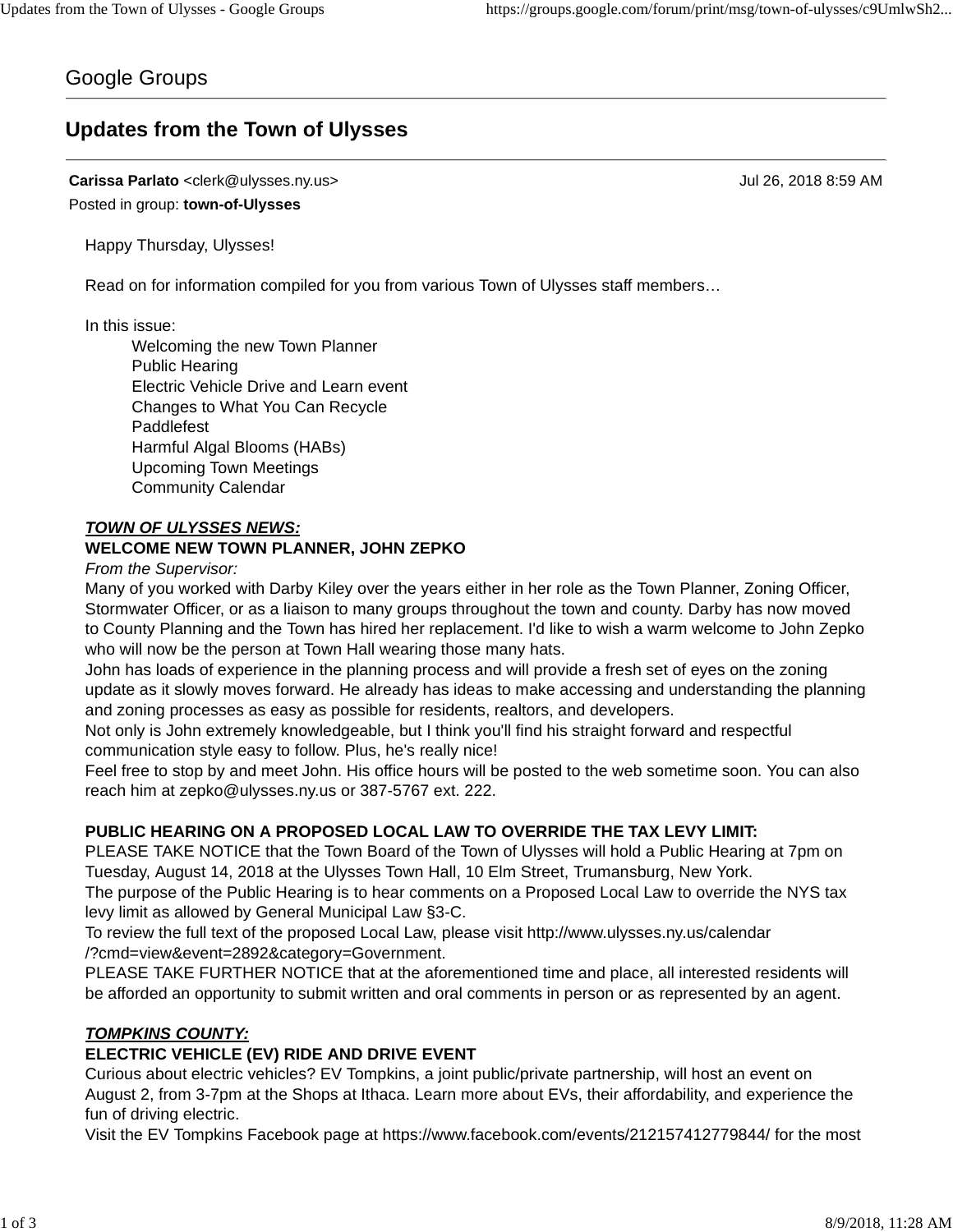updated information. See other information on their website at http://www.getyourgreenbacktompkins.org /ev-tompkins/.

## **CHANGES TO RECYCLING GUIDELINES**

Due to economic changes and fewer options for selling recycled materials, Tompkins County is accepting less recyclables. Unfortunately, this means that more items will go into the landfill.

For more information, read an open letter by Barbara Eckstrom, Director, and Geoff Dunn, Communications and Administrative Coordinator, of Tompkins County Department of Recycling and Materials Management here: https://recycletompkins.org/open-letter-regarding-recycling-changes/.

Download the updated recycling guidelines to see exactly what is accepted: https://recycletompkins.org/wpcontent/uploads/2018/06/455\_2018\_Guidelines\_Rotated.pdf, or pick up a brochure at town hall.

## **PADDLEFEST**

A new coalition of Cayuga Lake paddling and environmental groups is hosting the first annual Cayuga Lake PaddleFest from Friday, July 27 through Sunday, July 29, at Taughannock Falls State Park in Trumansburg.

The Cayuga Lake Watershed Network, Paddle 'n More, Cayuga Outrigger Canoe Club, and Stand-Up Paddle Board (SUP) Club invite all ages to experience the wonder of lake life up front and personal. Children 12 and under are free, and there is a youth discount for participation.

Starting at 4 pm on Friday, everyone is welcome to try out a kayak, canoe and/or paddle board, get a SUP Yoga lesson, and join in a Full Moon paddle on the lake for free. A modest fee for Saturday SUP Yoga, paddle craft clinics and rentals covers t-shirts, a BBQ dinner, insurance and safety guides. The Cayuga Outrigger Canoe Club relay will provide excitement. Area watershed and lake organizations will be on hand with information, and families can enjoy nature art, a children's activities tent, and guided Gorge Walk.

Saturday afternoon Nick Helmholdt, new director of the Tompkins County Tourism Board, will be on hand for a conversation about the County's recently-released Outdoor Recreation Strategic Plan. He will also introduce exciting plans for a Cayuga Lake Blue Way Trail, part of the National Park Service's initiative to build support for the nation's waterways by creating up front and personal ways for everyone to experience the beauty, power and abundance of our rivers and lakes.

Sunrise Yoga will greet Sunday morning. At 10 am everyone is invited to bring their own paddle crafts or rent one at a discounted rate from Paddle 'n More, for an all-craft flotilla to celebrate commitment to protecting Cayuga Lake for generations to come.

For information and registration, visit paddlenmore.com. Questions are welcome at cayugawatersport@gmail.com.

## *NEW YORK STATE:*

## **FROM THE NYS DEC**

## HABs in Cayuga Lake

Harmful algal blooms have been found in Cayuga Lake but they can come and go quickly. Most guidelines suggest that if you see a bloom, stay out of the water for 24 hours, and especially do not let pets drink from the water during this time.

The Town of Ulysses is proud to support two affiliates: the Cayuga Lake Watershed Network and the Community Science Institute, two amazing non-profit organizations partnering to provide the most up to date information on most recent blooms. See their data here: http://www.communityscience.org/cayugalake-2018-harmful-algal-blooms-results/

Link here to view more information: https://www.dec.ny.gov/chemical/77118.html